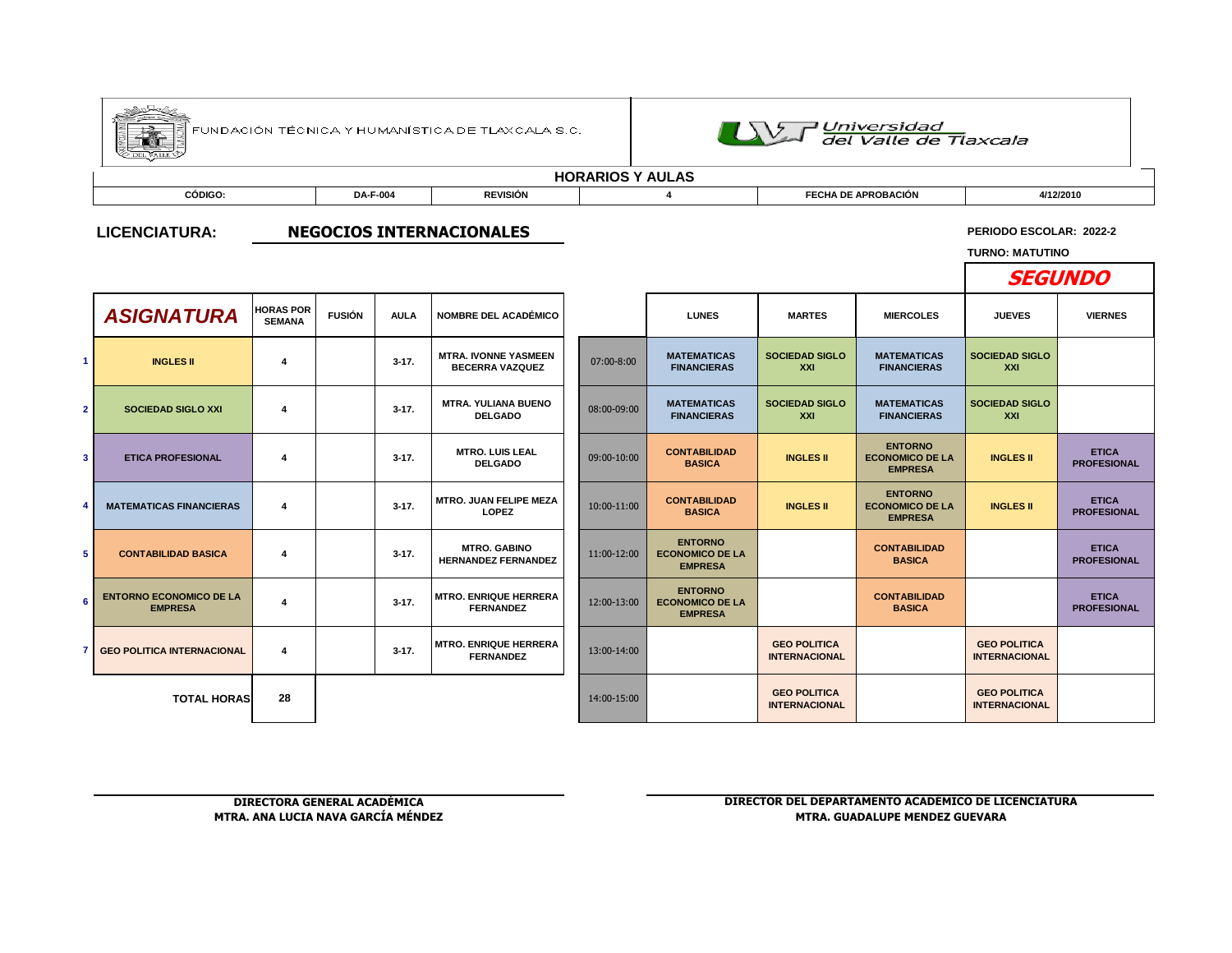

FUNDACIÓN TÉCNICA Y HUMANÍSTICA DE TLAX CALA S.C.



## **HORARIOS Y AULAS**

| CÓDIGO: | DA-F-004 | <b>REVISIÓN</b> | <b>\ DE APROBACIÓN</b><br><b>-0114</b><br>ELHA. | 4/12/2010 |
|---------|----------|-----------------|-------------------------------------------------|-----------|
|         |          |                 |                                                 |           |

#### **LICENCIATURA: NEGOCIOS INTERNACIONALES**

# **PERIODO ESCOLAR: 2022-2**

**TURNO: MATUTINO**

Г

|              |                                                       |                                   |               |             |                                                                    |             |                                       |                                               |                                                                 | <b>CUARTO</b>                                 |                                                                 |
|--------------|-------------------------------------------------------|-----------------------------------|---------------|-------------|--------------------------------------------------------------------|-------------|---------------------------------------|-----------------------------------------------|-----------------------------------------------------------------|-----------------------------------------------|-----------------------------------------------------------------|
|              | <b>ASIGNATURA</b>                                     | <b>HORAS POR</b><br><b>SEMANA</b> | <b>FUSIÓN</b> | <b>AULA</b> | <b>NOMBRE DEL ACADÉMICO</b>                                        |             | <b>LUNES</b>                          | <b>MARTES</b>                                 | <b>MIERCOLES</b>                                                | <b>JUEVES</b>                                 | <b>VIERNES</b>                                                  |
| $\mathbf{1}$ | <b>INGLES PARA NEGOCIOS</b>                           | $\overline{\mathbf{4}}$           |               | $3 - 17$ .  | <b>MTRA. LAURA VIANNEY</b><br><b>JIMENEZ GONZALEZ</b>              | 13:00-14:00 |                                       | <b>CONTABILIDAD</b><br><b>INTERNACIONAL</b>   |                                                                 | <b>CONTABILIDAD</b><br><b>INTERNACIONAL</b>   |                                                                 |
| $\mathbf{2}$ | <b>FINANZAS INTERNACIONALES</b>                       | 4                                 |               | $3 - 17$ .  | <b>MTRO. HORACIO LOPEZ</b><br><b>MUÑOZ</b>                         | 14:00-15:00 |                                       | <b>CONTABILIDAD</b><br><b>INTERNACIONAL</b>   |                                                                 | <b>CONTABILIDAD</b><br><b>INTERNACIONAL</b>   | <b>NEGOCIOS MEXICO</b><br><b>CONTINENTE</b><br><b>AMERICANO</b> |
|              | <b>3 INVESTIGACION DE OPERACIONES</b>                 | $\overline{4}$                    |               | $3 - 17$ .  | <b>MTRO. JUAN FELIPE MEZA</b><br>LOPEZ                             | 15:00-16:00 |                                       | <b>MERCADOTECNIA</b><br><b>INTERNACIONAL</b>  |                                                                 | <b>MERCADOTECNIA</b><br><b>INTERNACIONAL</b>  | <b>NEGOCIOS MEXICO</b><br><b>CONTINENTE</b><br><b>AMERICANO</b> |
| 4            | <b>CONTABILIDAD INTERNACIONAL</b>                     | $\overline{4}$                    |               | $1-04.$     | <b>MTRA, AVECITA</b><br><b>ALEJANDRA FRAGOSO</b><br><b>SANCHEZ</b> | 16:00-17:00 | <b>LEGISLACION</b><br><b>ADUANERA</b> | <b>MERCADOTECNIA</b><br><b>INTERNACIONAL</b>  | <b>NEGOCIOS MEXICO</b><br><b>CONTINENTE</b><br><b>AMERICANO</b> | <b>MERCADOTECNIA</b><br><b>INTERNACIONAL</b>  | <b>FINANZAS</b><br><b>INTERNACIONALES</b>                       |
| 5            | <b>LEGISLACION ADUANERA</b>                           | $\overline{4}$                    |               | $3 - 17$ .  | LIC. JORGE EDUARDO<br><b>GARCIA ALANIS</b>                         | 17:00-18:00 | <b>LEGISLACION</b><br><b>ADUANERA</b> | <b>INGLES PARA</b><br><b>NEGOCIOS</b>         | <b>NEGOCIOS MEXICO</b><br><b>CONTINENTE</b><br><b>AMERICANO</b> | <b>INGLES PARA</b><br><b>NEGOCIOS</b>         | <b>FINANZAS</b><br><b>INTERNACIONALES</b>                       |
| 6            | <b>NEGOCIOS MEXICO CONTINENTE</b><br><b>AMERICANO</b> | $\overline{4}$                    |               | $3 - 17$ .  | LIC. LUIS DANIEL PIÑA<br><b>MENDOZA</b>                            | 18:00-19:00 | <b>INGLES PARA</b><br><b>NEGOCIOS</b> | <b>INVESTIGACION DE</b><br><b>OPERACIONES</b> | <b>LEGISLACION</b><br><b>ADUANERA</b>                           | <b>INVESTIGACION DE</b><br><b>OPERACIONES</b> | <b>FINANZAS</b><br><b>INTERNACIONALES</b>                       |
|              | 7 MERCADOTECNIA INTERNACIONAL                         | 4                                 |               | $3 - 17$ .  | <b>MTRO, ERICK FERNANDEZ</b><br><b>DAVILA</b>                      | 19:00-20:00 | <b>INGLES PARA</b><br><b>NEGOCIOS</b> | <b>INVESTIGACION DE</b><br><b>OPERACIONES</b> | <b>LEGISLACION</b><br><b>ADUANERA</b>                           | <b>INVESTIGACION DE</b><br><b>OPERACIONES</b> | <b>FINANZAS</b><br><b>INTERNACIONALES</b>                       |
|              |                                                       |                                   |               |             |                                                                    |             |                                       |                                               |                                                                 |                                               |                                                                 |

**TOTAL HORAS 28**

**DIRECTORA GENERAL ACADÉMICA DIRECTOR DEL DEPARTAMENTO ACADÉMICO DE LICENCIATURA MTRA. ANA LUCIA NAVA GARCÍA MÉNDEZ MTRA. GUADALUPE MENDEZ GUEVARA**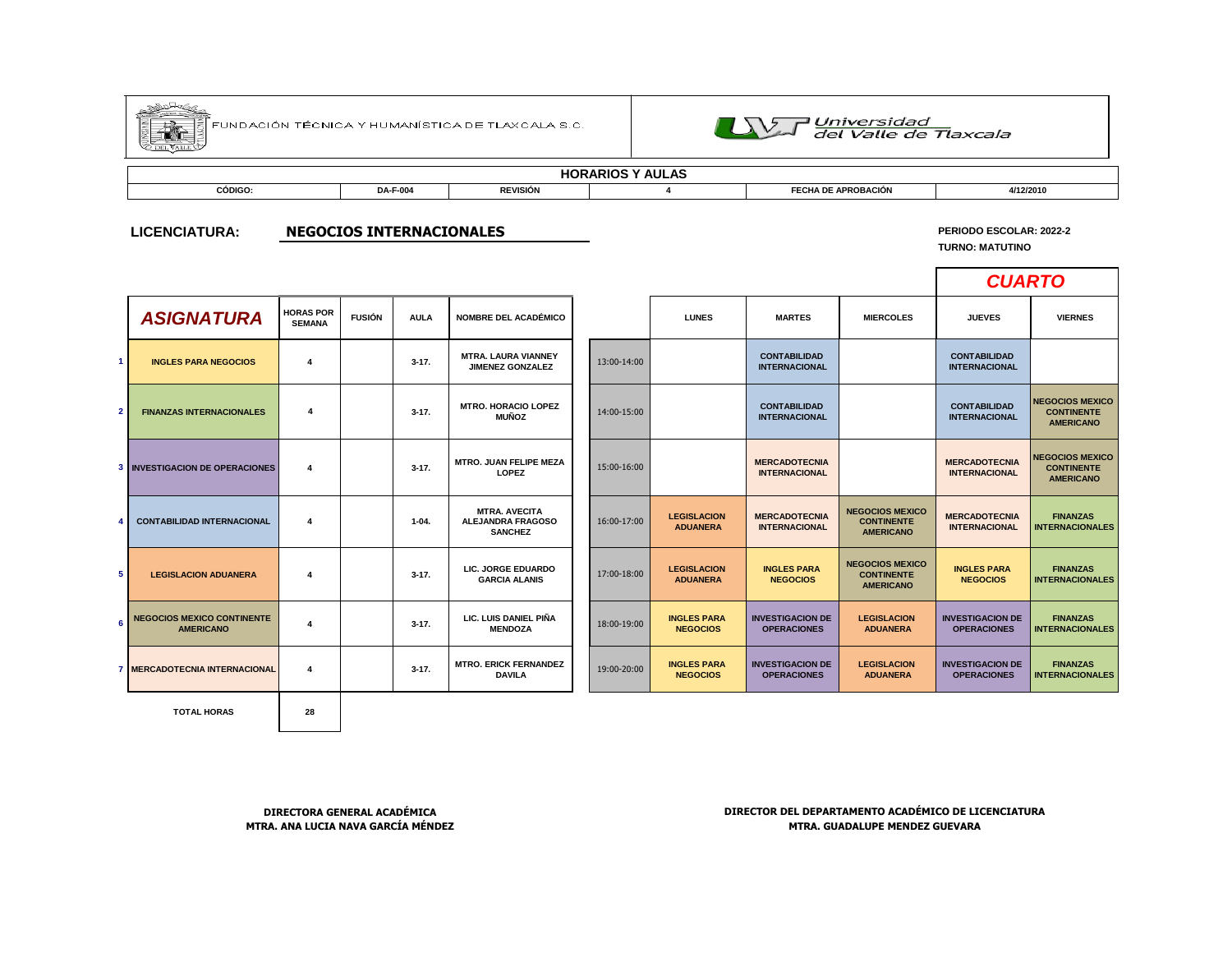

|                                               | <b>HORARIOS Y AULAS</b>                                   |                                   |               |             |                                                    |  |                            |                                                                     |                                          |                                                                     |                                         |                                          |  |  |
|-----------------------------------------------|-----------------------------------------------------------|-----------------------------------|---------------|-------------|----------------------------------------------------|--|----------------------------|---------------------------------------------------------------------|------------------------------------------|---------------------------------------------------------------------|-----------------------------------------|------------------------------------------|--|--|
| <b>REVISIÓN</b><br>CÓDIGO:<br><b>DA-F-004</b> |                                                           |                                   |               |             |                                                    |  | <b>FECHA DE APROBACIÓN</b> | 4/12/2010                                                           |                                          |                                                                     |                                         |                                          |  |  |
|                                               |                                                           |                                   |               |             | <b>NEGOCIOS INTERNACIONALES</b>                    |  |                            |                                                                     |                                          | PERIODO ESCOLAR: 2022-2<br><b>TURNO: VESPERTINO</b>                 |                                         |                                          |  |  |
|                                               |                                                           |                                   | <b>SEXTO</b>  |             |                                                    |  |                            |                                                                     |                                          |                                                                     |                                         |                                          |  |  |
|                                               | <b>ASIGNATURA</b>                                         | <b>HORAS POR</b><br><b>SEMANA</b> | <b>FUSIÓN</b> | <b>AULA</b> | <b>NOMBRE DEL ACADÉMICO</b>                        |  |                            | <b>LUNES</b>                                                        | <b>MARTES</b>                            | <b>MIERCOLES</b>                                                    | <b>JUEVES</b>                           | <b>VIERNES</b>                           |  |  |
|                                               | <b>INGLES PARA REUNIONES DE</b><br><b>TRABAJO</b>         | $\overline{4}$                    |               | $1-03.$     | <b>LIC. CESAR WITLE</b><br>VAZQUEZ                 |  | 13:00-14:00                | <b>NEGOCIOS</b><br><b>ELECTRONICOS</b>                              |                                          | <b>NEGOCIOS</b><br><b>ELECTRONICOS</b>                              |                                         |                                          |  |  |
|                                               | <b>ADMINISTRACION Y EVALUACION</b><br><b>DE PROYECTOS</b> | $\overline{4}$                    |               | $R-2$ .     | <b>MTRO, JOSE DAVID</b><br><b>CASTILLO TREJO</b>   |  | 14:00-15:00                | <b>NEGOCIOS</b><br><b>ELECTRONICOS</b>                              | <b>NEGOCIOS MEXICO Y</b><br><b>ASIA</b>  | <b>NEGOCIOS</b><br><b>ELECTRONICOS</b>                              | <b>NEGOCIOS MEXICO Y</b><br><b>ASIA</b> |                                          |  |  |
|                                               | <b>BANCA INTERNACIONAL</b>                                | 4                                 |               | R-2.        | <b>MTRO, EDMUNDO</b><br><b>GALLEGOS</b>            |  | 15:00-16:00                |                                                                     | <b>NEGOCIOS MEXICO Y</b><br><b>ASIA</b>  |                                                                     | <b>NEGOCIOS MEXICO Y</b><br><b>ASIA</b> |                                          |  |  |
|                                               | <b>NEGOCIOS MEXICO Y ASIA</b>                             | $\overline{4}$                    |               | $1 - 03.$   | LIC. LUIS DANIEL PIÑA<br><b>MENDOZA</b>            |  | 16:00-17:00                | <b>INGLES PARA</b><br><b>REUNIONES DE</b><br><b>TRABAJO</b>         | <b>BANCA</b><br><b>INTERNACIONAL</b>     | <b>INGLES PARA</b><br><b>REUNIONES DE</b><br><b>TRABAJO</b>         | <b>BANCA</b><br><b>INTERNACIONAL</b>    | <b>TECNICAS DE</b><br><b>NEGOCIACION</b> |  |  |
|                                               | <b>TECNICAS DE NEGOCIACION</b>                            | $\overline{4}$                    |               | $R-2$ .     | <b>MTRA, ARELI RAMIREZ</b><br><b>SANCHEZ</b>       |  | 17:00-18:00                | <b>INGLES PARA</b><br><b>REUNIONES DE</b><br><b>TRABAJO</b>         | <b>BANCA</b><br><b>INTERNACIONAL</b>     | <b>INGLES PARA</b><br><b>REUNIONES DE</b><br><b>TRABAJO</b>         | <b>BANCA</b><br><b>INTERNACIONAL</b>    | <b>TECNICAS DE</b><br><b>NEGOCIACION</b> |  |  |
|                                               | <b>NEGOCIOS ELECTRONICOS</b>                              | $\overline{4}$                    |               | $1 - 03.$   | <b>MTRO. LUIS LEAL</b><br><b>DELGADO</b>           |  | 18:00-19:00                | <b>ADMINISTRACION</b><br><b>Y EVALUACION DE</b><br><b>PROYECTOS</b> | <b>TECNICAS DE</b><br><b>NEGOCIACION</b> | <b>ADMINISTRACION Y</b><br><b>EVALUACION DE</b><br><b>PROYECTOS</b> | <b>ADUANAS</b>                          | <b>ADUANAS</b>                           |  |  |
|                                               | <b>ADUANAS</b>                                            | 4                                 |               | R-2.        | <b>MTRO. JOSE ANTONIO</b><br><b>SOTO RODRIGUEZ</b> |  | 19:00-20:00                | <b>ADMINISTRACION</b><br><b>Y EVALUACION DE</b><br><b>PROYECTOS</b> | <b>TECNICAS DE</b><br><b>NEGOCIACION</b> | <b>ADMINISTRACION Y</b><br><b>EVALUACION DE</b><br><b>PROYECTOS</b> | <b>ADUANAS</b>                          | <b>ADUANAS</b>                           |  |  |
|                                               | <b>TOTAL HORAS</b>                                        | 28                                |               |             |                                                    |  |                            |                                                                     |                                          |                                                                     |                                         |                                          |  |  |

**DIRECTORA GENERAL ACADÉMICA DIRECTOR DEL DEPARTAMENTO ACADÉMICO DE LICENCIATURA MTRA. ANA LUCIA NAVA GARCÍA MÉNDEZ MTRA. GUADALUPE MENDEZ GUEVARA**